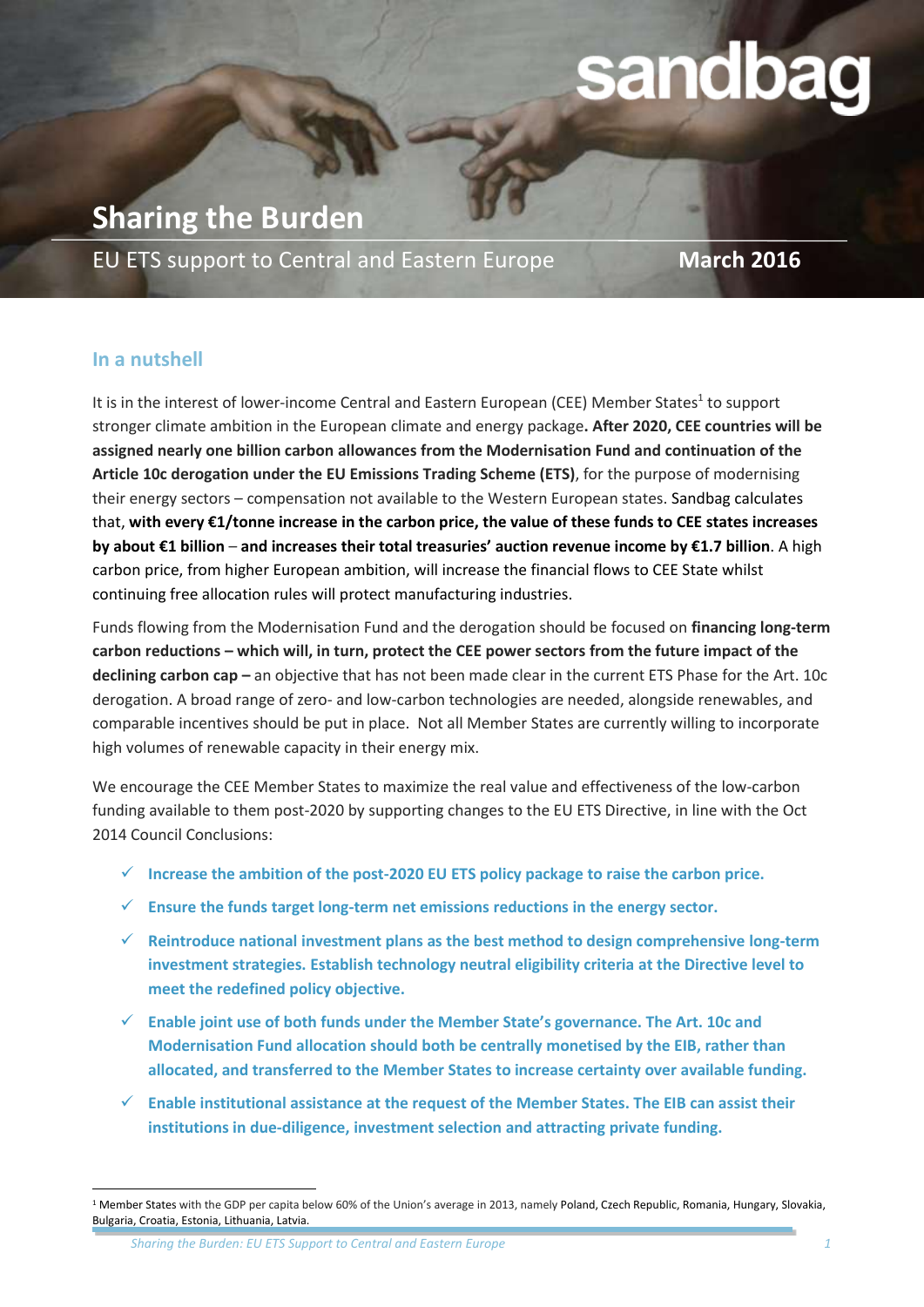# **Increasing the value of the low-carbon funds**

Sandbag has analysed the impact of the increased carbon price on the EU ETS funded support given to the lower-income Central and Eastern European (CEE) Member States<sup>2</sup> during 2021-2030. With every €1/t **increase in the carbon price, the recipient Member States will receive almost €1 billion euros of additional funding and €1.7 billion of additional treasury revenues.** The free allocation available to the national manufacturing industries will leave them with only a minor shortfall in permits even if they maintain their emissions at the 2014 levels until 2030.

Significant funding is needed to replace the aging energy system infrastructure in the lower-income CEE countries. €202 billion<sup>3</sup> of additional investments will be needed during 2020-2030 even if there were no climate objectives. The investments required by the transition to the low-carbon economy will impose at least **€84 billion of additional investment burden on the CCE economies**. 4

Recognising the different level of challenge that decarbonisation poses, the EU Council agreed in October 2014 that CEE countries should be supported by both the Modernisation Fund and continuous option of free allocation for the energy sector (the Art. 10c allocation). Together these policy measures represent as much as **one billion allowances, 223 million of which are a net transfer from non-CEE Member States** auctions towards the Modernisation Fund<sup>5</sup>.

The actual value of these low-carbon funds will depend on the average carbon price after 2020. Every  $\epsilon_1$ increase in the carbon price could **increase the real value of the funds by nearly €1 billion.** In addition, every €1 increase in the carbon price will provide **additional revenues of €1.7 billion** to CEE treasuries after subtracting the 10c allocation volume. **These can compensate any indirect costs to the manufacturers.**

| <b>Country</b>  | <b>Modernisation</b><br><b>Fund (million t)</b> | <b>Art. 10c allocation</b><br>(million t) | Low-carbon funds<br>sensitivity* (million $\epsilon$ ) | <b>All other auctions</b><br>sensitivity* (million $\epsilon$ ) |
|-----------------|-------------------------------------------------|-------------------------------------------|--------------------------------------------------------|-----------------------------------------------------------------|
| Poland          | 134.6                                           | 293.4                                     | 428.0                                                  | 730.9                                                           |
| Czech Republic  | 48.3                                            | 119.7                                     | 168.0                                                  | 273.9                                                           |
| Romania         | 37.1                                            | 98.4                                      | 135.5                                                  | 280.3                                                           |
| <b>Bulgaria</b> | 18.1                                            | 55.4                                      | 73.5                                                   | 157.8                                                           |
| Hungary         | 22.1                                            | 37.2                                      | 59.3                                                   | 82.2                                                            |
| Slovakia        | 19                                              | 35.5                                      | 54.5                                                   | 90.2                                                            |
| Estonia         | 8.6                                             | 18.9                                      | 27.5                                                   | 48.5                                                            |
| Croatia         | 9.7                                             | 12.6                                      | 22.3                                                   | 18.9                                                            |
| Lithuania       | 8                                               | 9                                         | 17.0                                                   | 24.1                                                            |
| Latvia          | 4.5                                             | 4.1                                       | 8.6                                                    | 11.9                                                            |
| <b>TOTAL</b>    | 310.1                                           | 684.2                                     | 994.3                                                  | 1,718.7                                                         |

#### **Table. 1 The value of low-carbon funding sensitivity to each €1 carbon price increase (2021-2030)**

*Source: Sandbag calculations based on split of Phase 4 cap. The all other auctions sensitivity does not include the potential revenue from auctioning the Art. 10c derogation entitlement and assumes no Market Stability Reserve adjustment during Phase 4.*

*\* Change in the value of funds and treasuries' income for every €1 increase in the carbon price.*

<sup>&</sup>lt;sup>2</sup> Member States with the GDP per capita lower than 60% of the Union's average in 2013, namely Poland, Czech Republic, Romania, Hungary, Slovakia, Bulgaria, Croatia, Estonia, Lithuania, Latvia.

<sup>&</sup>lt;sup>3</sup> Excluding the transport sector, including energy efficiency measures. See the [2015 Commission's Impact Assessment](http://ec.europa.eu/clima/policies/ets/revision/docs/impact_assessment_en.pdf) (p. 208), http://ec.europa.eu/clima/policies/ets/revision/docs/impact\_assessment\_en.pdf.

<sup>4</sup> Excluding the transport sector, including energy efficiency measures. See the [2015 Commission's Impact Assessment](http://ec.europa.eu/clima/policies/ets/revision/docs/impact_assessment_en.pdf) (p. 208),

http://ec.europa.eu/clima/policies/ets/revision/docs/impact\_assessment\_en.pdf.

<sup>5</sup> The proposed split of the EU ETS cap for Phase 4. Modernisation Fund is made of the 2% share of the auctionable allowances before redistribution to Member States' auctions.

*Sharing the Burden: EU ETS Support to Central and Eastern Europe 2*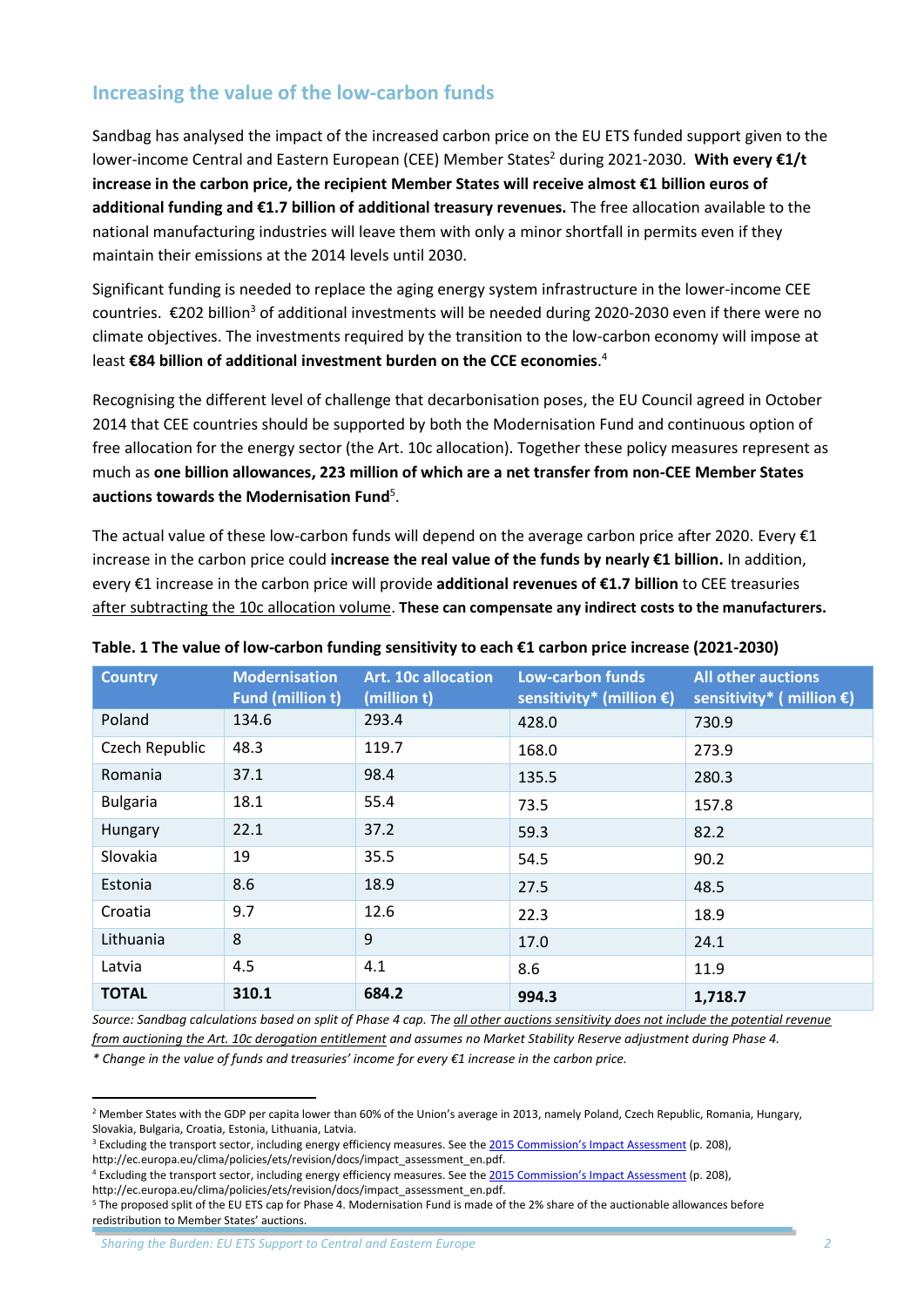The actual volume of auctions over Phase 4 is likely to vary from the volumes depicted here because of the Market Stability Reserve (MSR). The MSR removes allowances from auctions when the total allowances in circulation exceed 833 million and releases them to auctions when supply falls below 400 million. At present, **the MSR does not affect the absolute supply of allowances available to Member States but simply the timing**. In the medium term the MSR will increase the value of any carbon allowances auctioned by Member States, by constraining the supply.

The Commission estimates that the low-carbon funds **could be worth as much as €25.6 billion**, based on an estimated average carbon allowance price of €25.80 during Phase 4.<sup>6</sup> Without further reform, Sandbag does not expect the carbon price will rise to that level even with the introduction of the Market Stability Reserve in 2019, as we estimate that the surplus of carbon allowances will grow to 4.4 billion by 2020.<sup>7</sup> The real carbon price is **today below €5/tonne**<sup>8</sup> **– already significantly below analysts' projections for**  2016 as polled by Carbon Pulse.<sup>9</sup> New analysis published by Barclays estimates that the carbon price will average only €5 across 2021-2030.<sup>10</sup>

The **October 2014 Council Conclusions left the door open to increased EU ETS ambition by agreeing a European target to reduce overall carbon emissions by "at least" 40% by 2030**. While the Council Conclusions already specify a new trajectory for the EU ETS cap (a 2.2% Linear Reduction Factor), and a new ETS target (-43% vs. 2005 levels), this "at least" opens the possibility that a more stringent cap might be agreed in the Trialogue process following on from the Paris Agreement. This creates an opportunity that would increase the carbon price, hence increasing the value of low-carbon funds and potential auction revenues to CEE Member States.

The Council, however, sought to **minimize any cost impact this would have on industrial sectors by extending the free allocation of allowances and carbon leakage protections until 2030**. Below we provide our projected free allocation for each country's manufacturing sector at today's emissions levels.

| <b>Country</b>    | <b>Emissions (million t)</b> | <b>Free allocation (million t)</b> | <b>Balance (million t)</b> |
|-------------------|------------------------------|------------------------------------|----------------------------|
| Poland            | 424.3                        | 322.5                              | $-101.7$                   |
| Czech<br>Republic | 177.1                        | 127.8                              | $-49.3$                    |
| Romania           | 177.2                        | 143.9                              | $-33.3$                    |
| <b>Bulgaria</b>   | 63.4                         | 45.0                               | $-18.4$                    |
| Hungary           | 76.1                         | 72.1                               | $-4.0$                     |
| Slovakia          | 159.4                        | 122.1                              | $-37.3$                    |
| Estonia           | 12.5                         | 9.5                                | $-3.0$                     |
| Croatia           | 62.3                         | 14.2                               | $-48.1$                    |
| Lithuania         | 54.5                         | 40.5                               | $-13.9$                    |
| Latvia            | 10.4                         | 17.2                               | 6.8                        |
| <b>TOTAL</b>      | 1,217.1                      | 914.9                              | $-302.3$                   |

#### **Table 2 Additional EUAs needed by the CEE heavy industry under the carbon leakage rules (2021-2030)**

*Source: EUTL database. Sandbag calculations using the current emissions growth scenario and year-on-year 1% downfall adjustment for the technology benchmark.*

<sup>&</sup>lt;sup>6</sup> See the [2015 Commission's Impact Assessment](http://ec.europa.eu/clima/policies/ets/revision/docs/impact_assessment_en.pdf) (p. 82), http://ec.europa.eu/clima/policies/ets/revision/docs/impact\_assessment\_en.pdf <sup>7</sup> For detail see our previous briefin[g The eternal surplus of the spineless market,](https://sandbag.org.uk/site_media/pdfs/reports/The_Eternal_Surplus.pdf)

https://sandbag.org.uk/site\_media/pdfs/reports/The\_Eternal\_Surplus.pdf.

<sup>8</sup> € 4.99 per tonne on ICE Futures Europe, 10/03/2016.

<sup>&</sup>lt;sup>9</sup> Se[e Carbon Pulse price pol](http://carbon-pulse.com/15315/) from 9/2/2016[, http://carbon-pulse.com/15315/](http://carbon-pulse.com/15315/)

<sup>&</sup>lt;sup>10</sup> Barclays analyst report, for details see [Carbon Pulse,](http://carbon-pulse.com/16673/) http://carbon-pulse.com/16673/.

*Sharing the Burden: EU ETS Support to Central and Eastern Europe 3*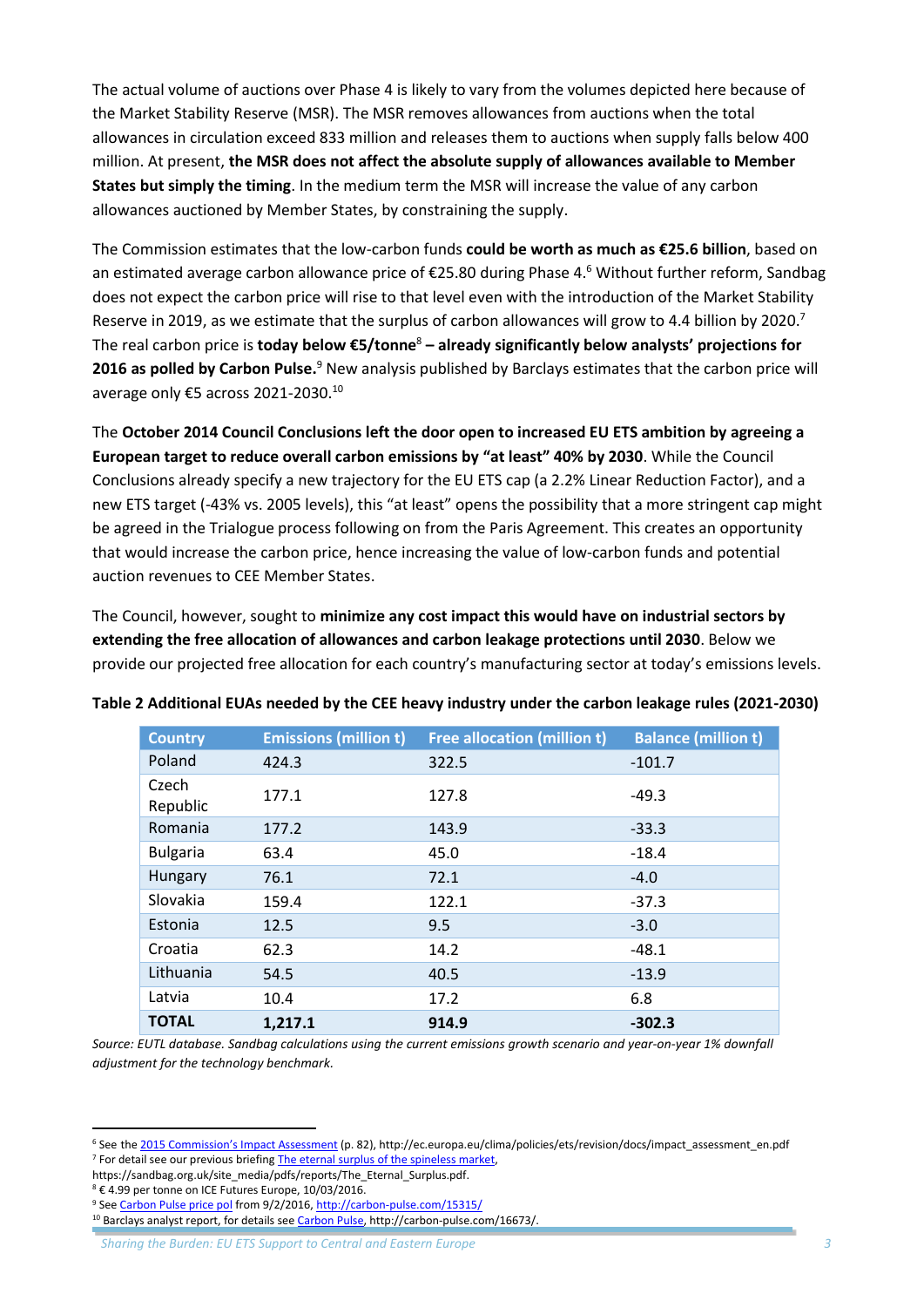Positive balances indicate there is no need to purchases allowances, leading to windfall profits from free allocation for heavy industry in some CEE countries. It also **indicates that for every €1/t increase in the carbon price the value of the permits the companies need to buy for compliance will rise only about €300 million or less if their current emission level decrease**s. Latvian industry will benefit from a 6.8 million surplus allowances under the carbon leakage provisions which it will be able to sell, leading to windfall profits.

Sandbag have proposed several options by which the EU could step up its economy-wide climate targets via the ETS. We explore these in our report "[Harder, better, faster, stronger](https://sandbag.org.uk/site_media/pdfs/reports/Harder_better_faster_stronger_-_The_easy_route_to_increased_EU_climate_ambition_2.pdf)" from July 2015.<sup>11</sup> In that report we recommend that the CEE Member States should support changes that:

- **Introduce five-year budget periods for the ETS (and the ESD) to incrementally increase ambition,**
- **Adopt a 25% emissions reduction target by 2020 through cancelling allowances from the Market Stability Reserve,**
- **Adopt a 50% target in 2030 through a tighter ETS cap on allowances.**

 $\ddot{\phantom{a}}$ 

<sup>&</sup>lt;sup>11</sup> See our briefing "Harder, better, faster, stronger: The [easy route to increased EU climate ambition](https://sandbag.org.uk/site_media/pdfs/reports/Harder_better_faster_stronger_-_The_easy_route_to_increased_EU_climate_ambition_2.pdf)", https://sandbag.org.uk/site\_media/pdfs/reports/Harder\_better\_faster\_stronger\_-\_The\_easy\_route\_to\_increased\_EU\_climate\_ambition\_2.pdf.

*Sharing the Burden: EU ETS Support to Central and Eastern Europe 4*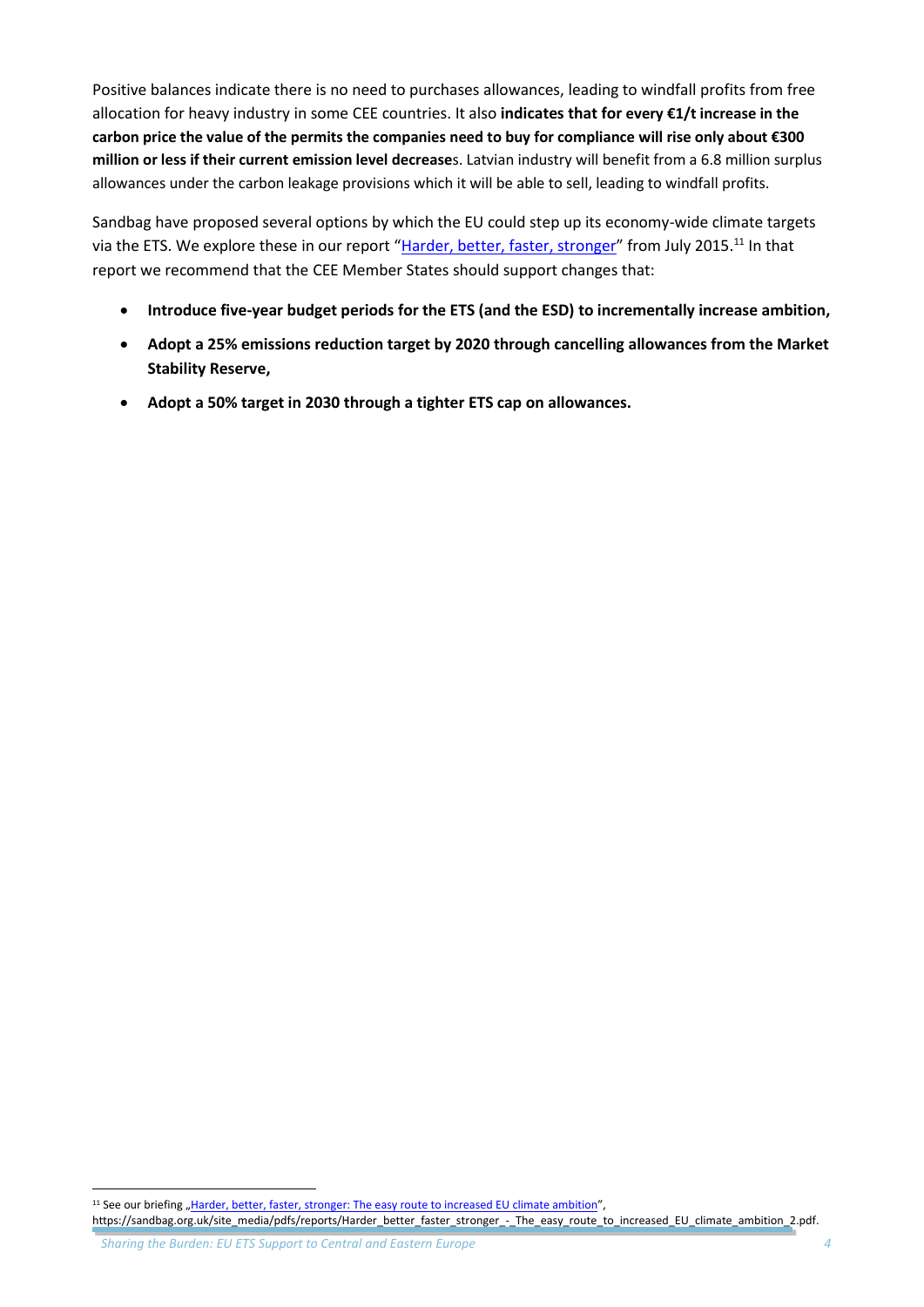# **Encouraging the effective design of the national investment strategies**

The Art. 10c derogation and the Modernisation Fund are indispensable policy measures for spreading the decarbonisation burden consistently across the European Member States. To achieve this, we recommend that the primary policy objective behind both low-carbon funding measures should be long-term net emissions reductions under the EU ETS cap.

**The average yearly volume of the low-carbon funding across Phase 4 would equal 35% of the CEE power sectors' emissions at the 2014 levels.** These allowances will be used only in exchange for investments in modernisation of the energy sector. Unless such investments lead to reductions in the net carbon emissions from the sector compared to current levels, the increased carbon price will have a negative impact on utilities' revenues.

| <b>Country</b>    | 2014 power sector<br>emissions (million t) | Average number of allowances for modernisation during<br>2021-2030 (million t) |
|-------------------|--------------------------------------------|--------------------------------------------------------------------------------|
| Poland            | 154.45                                     | 42.8                                                                           |
| Czech<br>Republic | 48.99                                      | 16.8                                                                           |
| Romania           | 24.85                                      | 13.55                                                                          |
| <b>Bulgaria</b>   | 27.96                                      | 7.35                                                                           |
| Hungary           | 11.21                                      | 5.93                                                                           |
| Slovakia          | 4.97                                       | 5.45                                                                           |
| Estonia           | 13.7                                       | 2.75                                                                           |
| Croatia           | 2.16                                       | 2.23                                                                           |
| Lithuania         | 1.406                                      | 1.7                                                                            |
| Latvia            | 1.31                                       | 0.86                                                                           |
| <b>TOTAL</b>      | 291.01                                     | 99.43                                                                          |

#### **Table 3: Volume of low-carbon funding vs. CEE power sector emissions 2021-2030 (at a 2014 level).**

*Source: EUTL database. Sandbag calculations using the current emissions growth scenario for power sectors.*

In order to maximise the benefit derived from the low-carbon funds, recipient **Member States should devise comprehensive decarbonisation strategies that could support European targets to cut emissions by 80-95% by 2050**. The ETS Directive should continue the use of the national investment plans used under the Art. 10c derogation as the only measure fit for such long-term planning. **Member States should be allowed to deliver the long-term net emissions reductions from their energy sectors through deployment of technologies best suited to their national energy strategies**. At the same time, Member States need to be aware that due to the average 20-40 year life-cycle of investments this means the required emissions reductions will not be achieved by means of incremental emissions intensity improvements.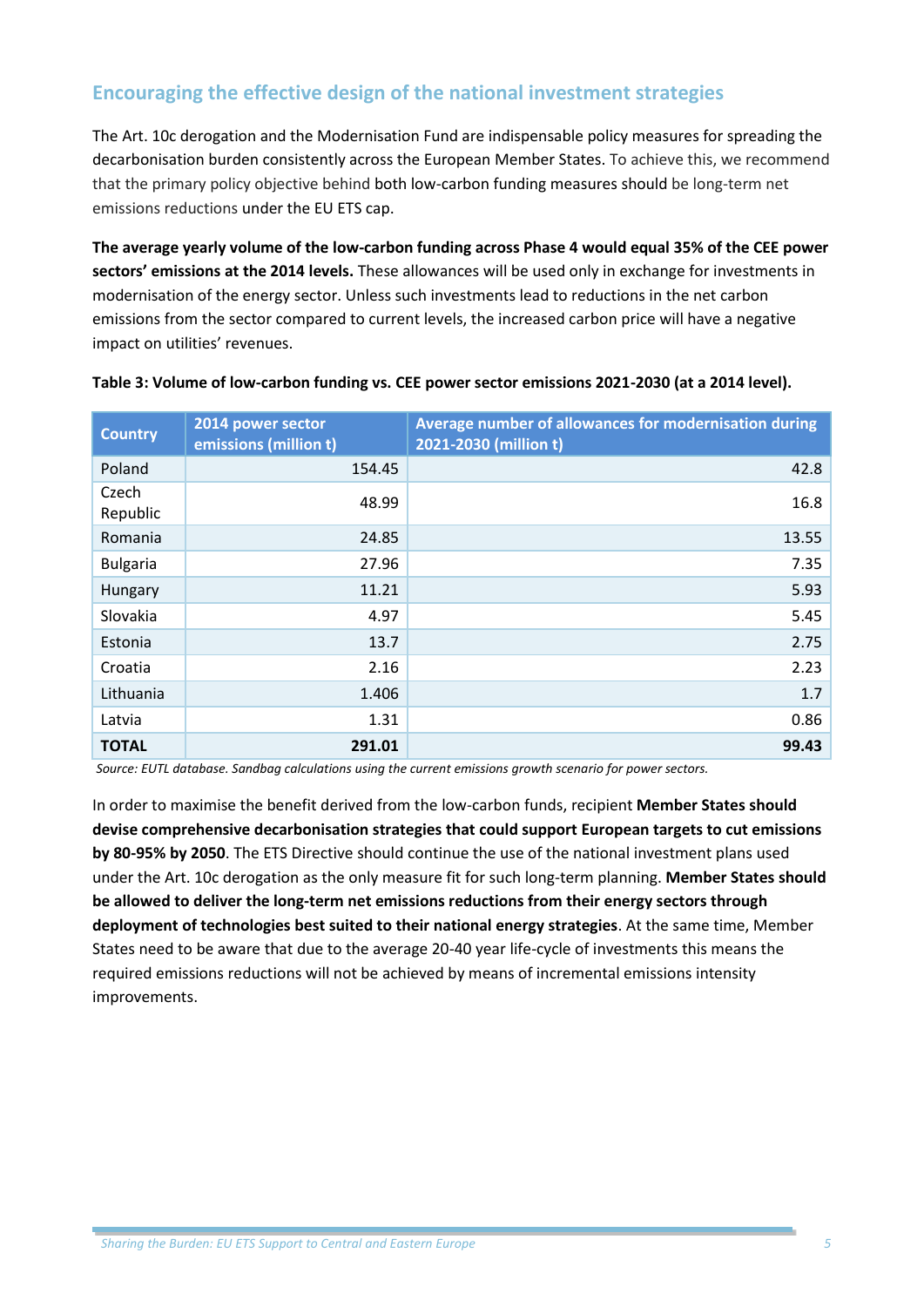#### *Did you know?*

*Contributing to the decrease in carbon emissions is not enough. To receive low-carbon funding in Phase 3 the Member States could choose to measure the investments' impact on cutting GHG emissions with the use of an emissions intensity factor for already existing high-carbon infrastructure. In Phase 4 the impact of investments on emissions from energy sector should be measured against compliance indicators that target the long-term net emissions reduction.\**

*\*See th[e Guidance document on the optional application of Article 10c of Directive 2003/87/E](http://eur-lex.europa.eu/legal-content/EN/TXT/PDF/?uri=CELEX:52011XC0331(01)&from=EN) ANNEX VIII for the types of compliance indicators.*

The ETS Directive should establish basic eligibility criteria for the projects to ensure investments comply with our recommended refined policy objectives for the low carbon funds. The October 2014 Council Conclusions recognised that **emissions reductions in the energy sector can be achieved in ways not exclusive to investments in low or zero-carbon power generation capacity; energy efficiency should be prioritised too**. Such developments are welcomed – countries like Poland would need to spend an additional € 55 billion or more to achieve 30% emissions reductions from their energy sector – a significant reduction below the economy wide target.<sup>12</sup> When faced with options with similar decarbonisation potential, the EU ETS Directive should encourage investments in energy efficiency and projects with other co-benefits that are advancing the project of Energy Union<sup>13</sup>.

To ensure that the low-carbon funds drive technology neutral investments in the long-term and drive net decarbonisation of the energy sectors in recipient Member States, we recommend making the following changes to the Directive:

- **Establish a clear policy objective behind the Modernisation Fund and the Art. 10c derogation that targets long-term net emissions reductions from the energy sector,**
- **Reinstate national investment plans as the main policy measure to plan for long-term emissions reductions from the energy sector.**
- **Establish basic eligibility criteria for investments at the Directive level according to the refined policy objective.**

*Sharing the Burden: EU ETS Support to Central and Eastern Europe 6*

 $12$  Possible emissions reductions scenario used by the Polish Energy Association for costs modelling. See the Ernst and Young assessment for the [Polish Electricity Association](https://sandbag.org.uk/site_media/uploads/PKEE_ETS.pptx) (p. 4), https://sandbag.org.uk/site\_media/uploads/PKEE\_ETS.pptx. <sup>13</sup> See the [Commission's website on the state of Energy Union](https://ec.europa.eu/priorities/energy-union-and-climate_en), https://ec.europa.eu/priorities/energy-union-and-climate\_en.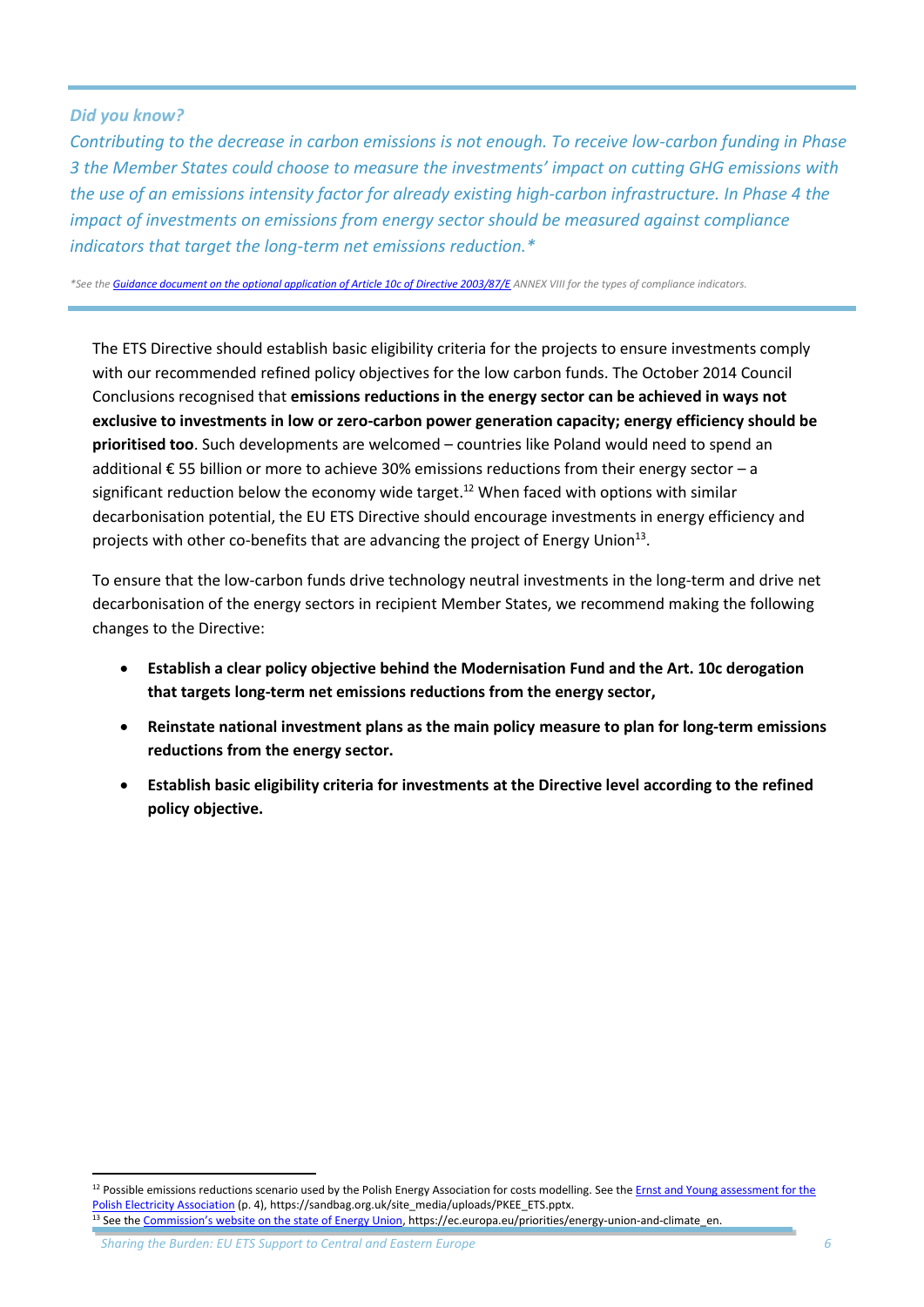## **Enabling the joint use of the low-carbon funds**

To address the scale of the decarbonisation challenge in the lower-income Central and Eastern European (CEE) countries<sup>14</sup> we recommend that the low-carbon funds should be used jointly. Member States need to have more certainty over the actual value of the low-carbon funds and adequate assistance in implementing these policy measures, if they wish to increase their national institutions' capacity.

The value of the low-carbon funding should be known to Member States in advance of implementing their investment strategies. **In Phase 3 the Commission recommended that the CEE countries should use the model-based projections of European carbon prices of 14.5 EUR during 2010-2014 and 20 EUR during 2015-2019 as a reference when devising their national investment plans**. <sup>15</sup> An actual average carbon price during 2010-2014 was  $\epsilon$ 9.13<sup>16</sup> and the one projected for the 2015-2020 period will be  $\epsilon$ 10.24<sup>17</sup>.

**Power companies have been forced to cancel their investment plans due to discrepancies between expected and available funding**. Only in 2013 about 12% of allowances available in exchange for investments realised during 2009- 2013 under the Art. 10c derogation remained unused<sup>18</sup>. In Sandbag's conservative scenario, not accounting for the likely increase in investments cancellations, the gap between available allocation and actually claimed allocation will grow. The **volume of the Art. 10c allocation unused for modernisation of the energy sector in Phase 3 can increase to 136.9 million (20%) of the total available Art. 10c allocation.<sup>19</sup>** The timing of unused 10c allowances being auctioned by the Member States will determine their negative impact on the carbon market in the coming years<sup>20</sup>.

We recommend that the **European Investment Bank (IEB) should monetise the Art. 10c and Modernisation Fund allowances centrally twice during the 2021-2030 period, drawing on their experience from the NER300**. Central monetising of the permits before award decisions avoids the risk to project sponsors of a fluctuating carbon price and the negative impact on the carbon price of the one-off auction<sup>21</sup>. We recommend that establishing two 5 year budgets will help to secure the highest possible revenue and

#### *Did you know?*

 $\overline{a}$ 

*In Phase 3 Hungary decided to claim their 10c allowances only once in 2013 and required the eligible installations to transfer the financial value of the allowances to the dedicated Monitoring Authority. The collected funds were used to finance two large national scale investments in smart meter network and interconnections. This allowed Hungary to use the Art 10c derogation as an element of a complex national energy modernization programme drawing on different source of funding, including the EU ETS auctions revenues\*.*

*\* See the [Commission's decision concerning Hungarian application for the Art 10c derogation](http://ec.europa.eu/clima/policies/ets/cap/auctioning/docs/hungary_com_en.pdf) and the English version of the [revised Hungarian national investment plan](http://klima.kormany.hu/download/2/f0/00000/Magyarorsz%C3%A1g%20%C3%A1ltal%20a%20Bizotts%C3%A1g%20r%C3%A9sz%C3%A9re%20beny%C3%BAjtott%20v%C3%A9gleges%20Nemzeti%20Terv.pdf) (p. 6).*

<sup>20</sup> See the [2015 Commission's Impact Assessment](http://ec.europa.eu/clima/policies/ets/revision/docs/impact_assessment_en.pdf) (p. 133), http://ec.europa.eu/clima/policies/ets/revision/docs/impact\_assessment\_en.pdf. <sup>21</sup> See the [2015 Commission's Impact Assessment](http://ec.europa.eu/clima/policies/ets/revision/docs/impact_assessment_en.pdf) (p. 127), http://ec.europa.eu/clima/policies/ets/revision/docs/impact\_assessment\_en.pdf.

<sup>&</sup>lt;sup>14</sup> Member States with the GDP per capita lower than 60% of the Union's average in 2013, namely Poland, Czech Republic, Romania, Hungary, Slovakia, Bulgaria, Croatia, Estonia, Lithuania, Latvia.

<sup>&</sup>lt;sup>15</sup> Most of the Member States made use of that model according to the [2015 Commission's Impact Assessment](http://ec.europa.eu/clima/policies/ets/revision/docs/impact_assessment_en.pdf) (p. 134). See the Guidance [document on the optional application of Article 10c of Directive 2003/87/E](http://eur-lex.europa.eu/legal-content/EN/TXT/PDF/?uri=CELEX:52011XC0331(01)&from=EN) ANNEX VI for detail on the price estimates.

<sup>&</sup>lt;sup>16</sup> Sandbag's calculation of average price based on [the ICE Futures closing EUAs prices](https://sandbag.org.uk/price/) during these years, https://sandbag.org.uk/price/.

<sup>&</sup>lt;sup>17</sup> Sandbag's calculation based on the average price based o[n the ICE Futures closing EUAs prices](https://sandbag.org.uk/price/) during 2015 and the average of 12 carbon market [analysts' individual projections](http://carbon-pulse.com/15315/) gathered 9/2/2016, http://carbon-pulse.com/15315/.

<sup>&</sup>lt;sup>18</sup> Under the Art. 10c allocation allowances in 2013 were allocated ex-post in exchange for investments realised during 2009-2013 in most of the recipient countries. See the [2015 Commission's Impact Assessment](http://ec.europa.eu/clima/policies/ets/revision/docs/impact_assessment_en.pdf) (p. 133),

http://ec.europa.eu/clima/policies/ets/revision/docs/impact\_assessment\_en.pdf.

<sup>&</sup>lt;sup>19</sup> Estimate based on actuals and Sandbag's projection based on the Commission's Status table on transitional free allocation to power generators for [2013](http://ec.europa.eu/clima/policies/ets/cap/auctioning/docs/process_overview_10c_en.pdf) an[d 2014](http://ec.europa.eu/clima/policies/ets/cap/auctioning/docs/process_overview_10c_2014_en.pdf), and Commission's [Memo](http://europa.eu/rapid/press-release_MEMO-12-561_en.htm) on Commission rules on temporary free allowances for power plants in Poland.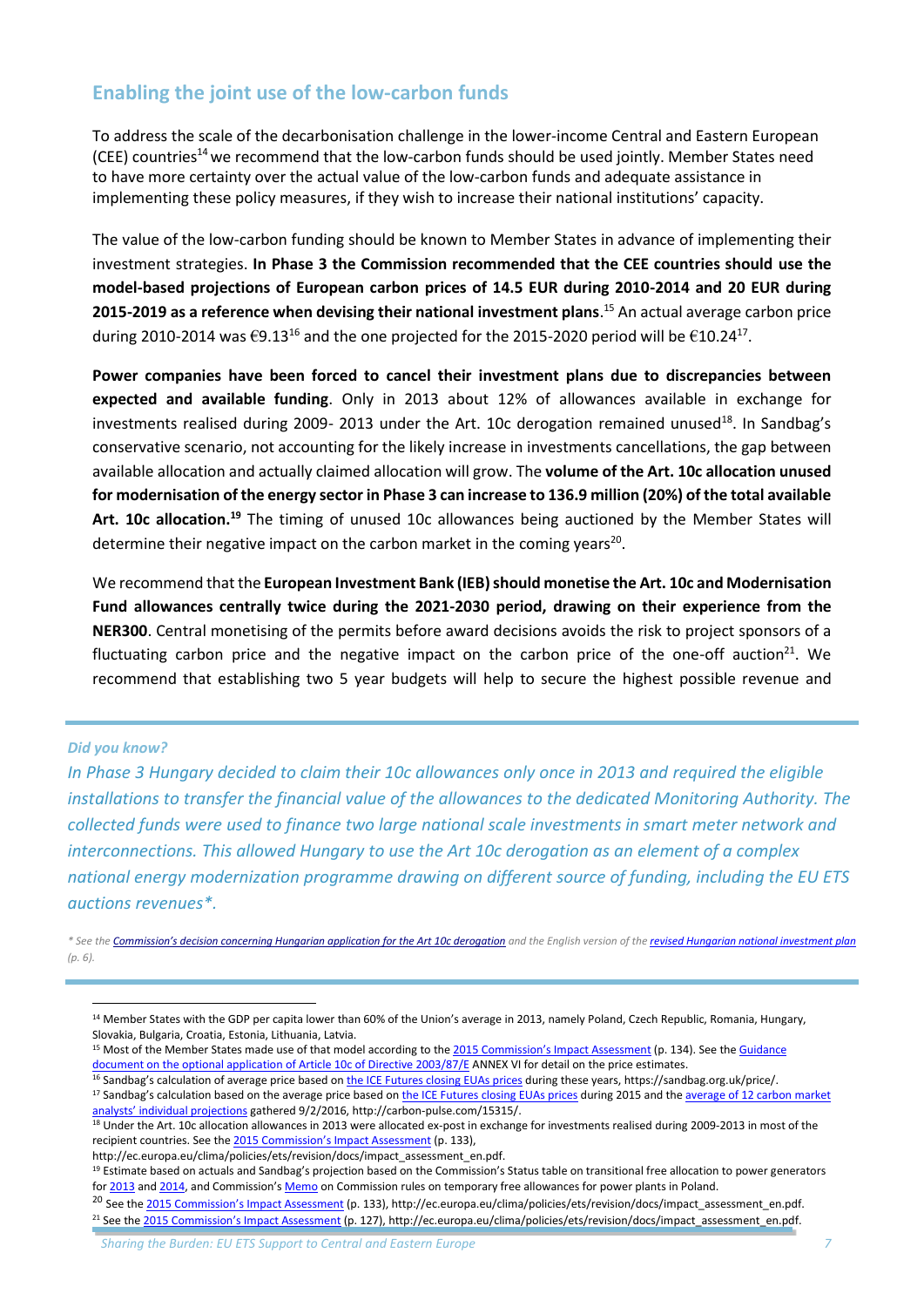monetising allowances in advance of the budgetary periods will support implementation of the national investment plans with the certainty over available funds.

The 2014 October Council Conclusions present an opportunity to divide the auctions into two 5 year instalments. This is because **the Council Conclusions have pre-established the volumes available under the Modernisation Fund and the Article 10c derogation as a share of the Phase 4 cap** rather than relating the allocation volumes to particular installations in the EU ETS system (as used to be the case for the Article 10c derogation). The Commission has explored an option of joint use by considering the transfer of the Article 10c derogation entitlement to the Modernisation Fund<sup>22</sup>. For Member States to be able to devise comprehensive decarbonisation strategies, however, the funds should be managed by the recipient Member States.

Recipient Member States should establish dedicated institutions to manage the low-carbon funds, preferably drawing on their experience with management of the European Structural and Investment Funds (ESIF) in the period 2013-2020<sup>23</sup>. A portion of these funds have been already dedicated to environmental action. <sup>24</sup> We recommend that **the European Investment Bank (EIB) should, if requested, support these in due-diligence, investment selection, and projects administration**. In Phase 3 larger Member States, Romania in particular, have found it challenging to realise investments due to the lack of in-house technical and financial capacity<sup>25</sup>. Smaller Member States have complained about the negative balance between the administrative effort and the amount of received funding. Two countries chose not to make use of the lowcarbon funding in Phase 3 altogether<sup>26</sup>.

To ensure securing certainty over available funding at the highest price and allow the recipient Member States to develop comprehensive investment strategies we recommend the following changes to the ETS Directive:

- **Introduce five-year budget periods for both mechanisms,**
- **Allow central monetisation of the Art. 10c allocation and the Modernisation Fund allocation in advance of the two five-year long budget periods,**
- **Transfer the financial equivalent of allowances to the Member States' national funds,**
- **Allow the EIB to assist the Member States in the implementation of both policy measures in due-diligence, investment selection and attracting private funding, if requested.**

<sup>&</sup>lt;sup>22</sup> See the [2015 Commission's Impact Assessment](http://ec.europa.eu/clima/policies/ets/revision/docs/impact_assessment_en.pdf) (p. 87), http://ec.europa.eu/clima/policies/ets/revision/docs/impact\_assessment\_en.pdf.

<sup>&</sup>lt;sup>23</sup> See th[e Polish Electricity Association analysis](https://sandbag.org.uk/site_media/uploads/PKEE_ModernisationFund_EFSI-ESIF.pdf) or detail on the recipients' experience in management of the ESIF funds,

https://sandbag.org.uk/site\_media/uploads/PKEE\_ModernisationFund\_EFSI-ESIF.pdf.

<sup>&</sup>lt;sup>24</sup> E.g. the Cohesion Fund supporting investments in energy efficiency and networks in the Member States whose Gross National Income (GNI) per inhabitant is less than 90% of the EU average, even if one of the indirect effects of such activities is the reduction of greenhouse gas emissions, or if they are listed in the national plan referred to in Directive 2003/87/EC. For detail see th[e Regulation \(EU\) on No 1300/2013 on the Cohesion](http://eur-lex.europa.eu/legal-content/EN/TXT/PDF/?uri=CELEX:32013R1300&from=EN)  [Fund](http://eur-lex.europa.eu/legal-content/EN/TXT/PDF/?uri=CELEX:32013R1300&from=EN) (7), http://eur-lex.europa.eu/legal-content/EN/TXT/PDF/?uri=CELEX:32013R1300&from=EN.

<sup>&</sup>lt;sup>25</sup> See th[e Romanian Ministry of Energy official response to Sandbag's](https://sandbag.org.uk/site_media/uploads/Raspuns_SANDBAG.pdf) inquiry (p. 3),

https://sandbag.org.uk/site\_media/uploads/Raspuns\_SANDBAG.pdf. <sup>26</sup> Malta and Latvia.

*Sharing the Burden: EU ETS Support to Central and Eastern Europe 8*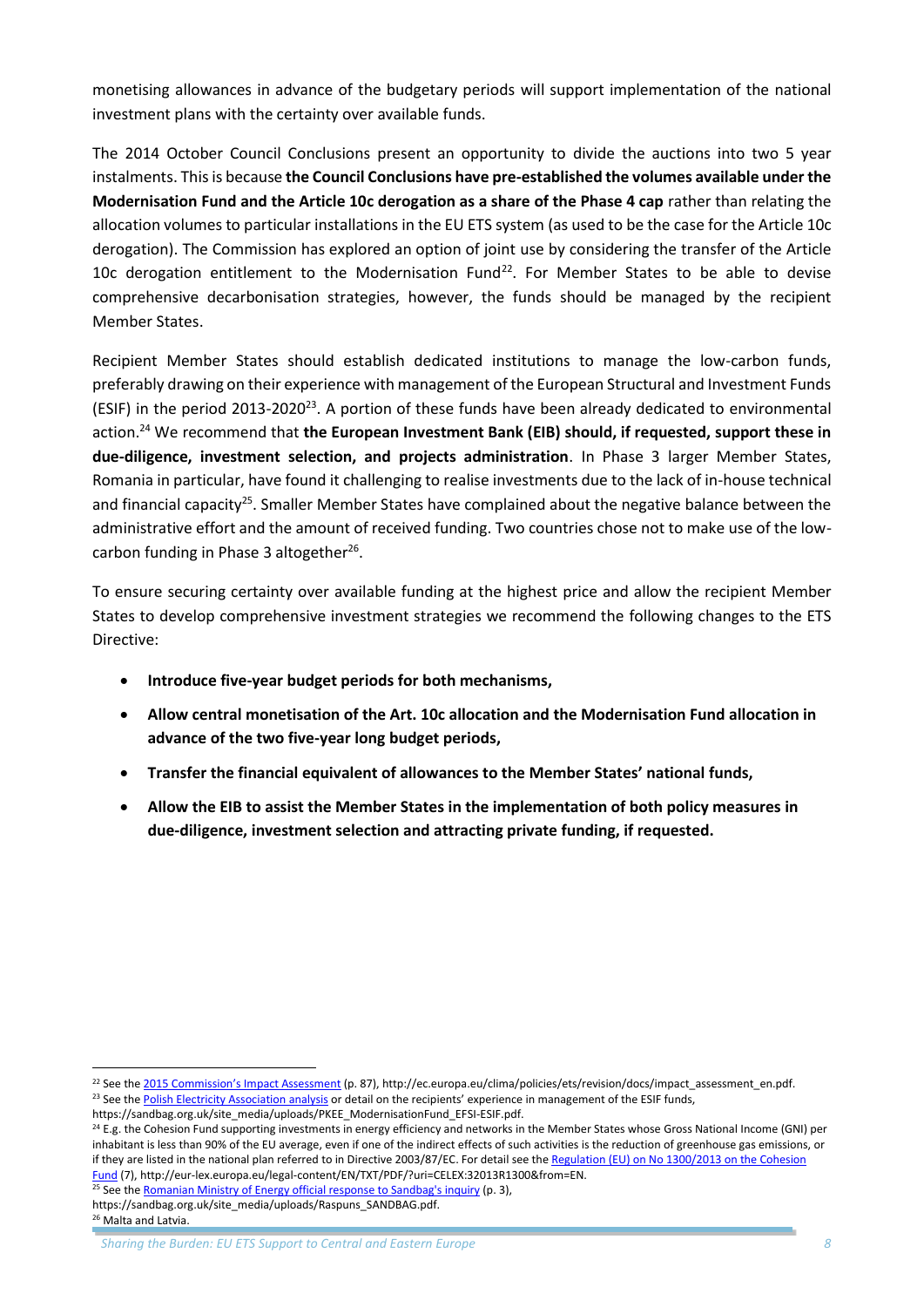# **Monitoring and Verification**

The Commission should ensure that the lower-income Central and Eastern European (CEE) Member States<sup>27</sup> who receive low-carbon funding, select and implement the investment projects in a transparent and compliant manner.

The Council agreed in October 2014 that the manner in which the low-carbon funds are spent during the 2021-2030 period needs to become more transparent. In case of the Article 10c derogation, the Commission called for two public consultations on the new selection process criteria with the results of selection to be presented to the Commission by 30 June 2019. Member States will also report yearly to the Commission on the implementation of the policy measure and the Commission will make such reports public.

For the functioning of the Modernisation Fund, the Commission assumed that the governance structure involving all Member States and the European Investment Bank should ensure transparency of the investment selection process. Additionally, the beneficiary Member States will have to report annually to the management committee on investments financed by the fund, including information on the investments financed per beneficiary Member State and an assessment of the added value in terms of energy efficiency or modernisation of the energy system achieved through the investment. Each year the Commission will review the proposals of investments made by the management committee with a right to make proposals on changes.

**The solutions proposed by the Commission in the area of monitoring and verification are likely to lead to an excessive administrative burden on all involved parties, including the Commission.**

To simplify the monitoring and verification framework in the 2020-2030 period Sandbag proposes that recipient Member States should:

- **Design the national investment plans as a part of a broader energy sector decarbonisation strategy and submit to the Commission for approval before the beginning of each budgetary period.**
- **Report yearly to the Commission on implementation and address the feedback.**

The Commission should have a right to revoke financial assistance in the second proposed 5-year long budgetary period if the investments made with the use of the low-carbon funds do not comply with the framework established by the Commission.

<sup>&</sup>lt;sup>27</sup> Member States with the GDP per capita lower than 60% of the Union's average in 2013, namely Poland, Czech Republic, Romania, Hungary, Slovakia, Bulgaria, Croatia, Estonia, Lithuania, Latvia.

*Sharing the Burden: EU ETS Support to Central and Eastern Europe 9*